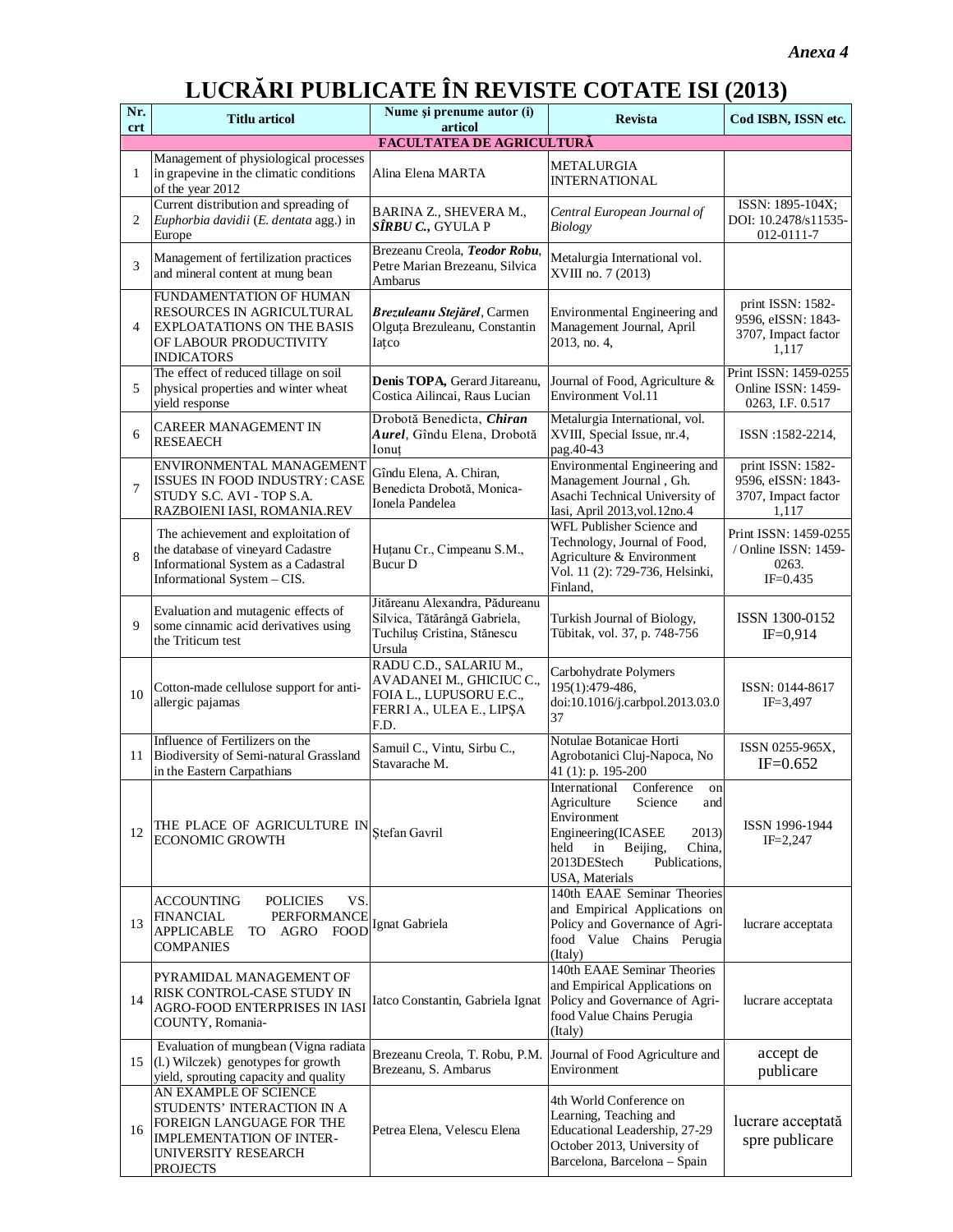| 17  | Symphyotrichum ciliatum in Romania:<br>trends of spread and invaded plant<br>communities                                                             | SÎRBU C., FERUS P., ELIÁŠ P.<br>jun., SAMUIL C., OPREA A                                                   | Central European Journal of<br>Biology, manuscris nr CEJB-D-<br>13-00008      | acceptat pentru<br>publicare      |
|-----|------------------------------------------------------------------------------------------------------------------------------------------------------|------------------------------------------------------------------------------------------------------------|-------------------------------------------------------------------------------|-----------------------------------|
| 18. | HEAVY METALS CONTENT IN<br>RUMINANT MEAT, RED MEAT<br>CONSUMPTION AND HUMAN<br><b>HEALTH PARADOX</b>                                                 | Zaharia Roxana, Zaharia N.,<br>Pascal C., POP Cecilia                                                      | Rev. Metalurgia International,<br>Bucuresti, Romania                          | in curs de publicare              |
|     | Optimization of the conditions for<br>19. Conversion of coal ash into zeolite<br>material                                                            | Ciocinta Ramona Carla, Harja<br>Maria, Bucur D.*                                                           | Journal of Food, Agriculture &<br>Environment, Vol. 11 (1), 1108<br>- 1112    | ISSN 1459-0255 (IF<br>0.435)      |
|     | Treatment of landfill leachate using Zea<br>20. <i>mays</i> and <i>Triticum</i> sp. on antropogenic<br>soils                                         | Cretescu I., Pohontu C., Iticescu<br>Catalina, Cioroi Maria, Ciocinta<br>Ramona Carla, Bucur D.*           | Journal of Food, Agriculture &<br>Environment, Vol.11 (3&4),<br>$1507 - 1512$ | ISSN 1459-0255 (IF<br>$(0.435)$ . |
|     | Obtaining and Utilizing Cellulose Fibers Fortuna Maria Emiliana, Harja<br>21. with in-Situ Loading as an Additive for<br>Printing Paper              | Maria, Bucur D., Cimpeanu S.<br>M.,                                                                        | Materials, 6, 4532-4544;<br>doi:10.3390/ma6104532                             | ISSN 1996-1944 (IF<br>$2.247$ ).  |
| 22. | The achievement and exploitation of the<br>database of vineyard Cadastre<br>Informational System as a Cadastral<br><b>Informational System - CIS</b> | Hutanu Cr., Bucur D                                                                                        | Journal of Food, Agriculture &<br>Environment, Vol. 11 (2), 729-<br>736       | (IF 0.435).                       |
| 23. | Hazardous and harmful substances in<br>sediments of the Jegricka stream                                                                              | Savic R., Maksimovic Livija,<br>Cimpeanu S., Bucur D.*,<br>Ondrasek G., Vasin J., Harja<br>Maria, Milic S. | Journal of Food, Agriculture &<br>Environment, Vol. 11 (1), 1152-<br>1156     | ISSN 1459-0255 (IF<br>0.435)      |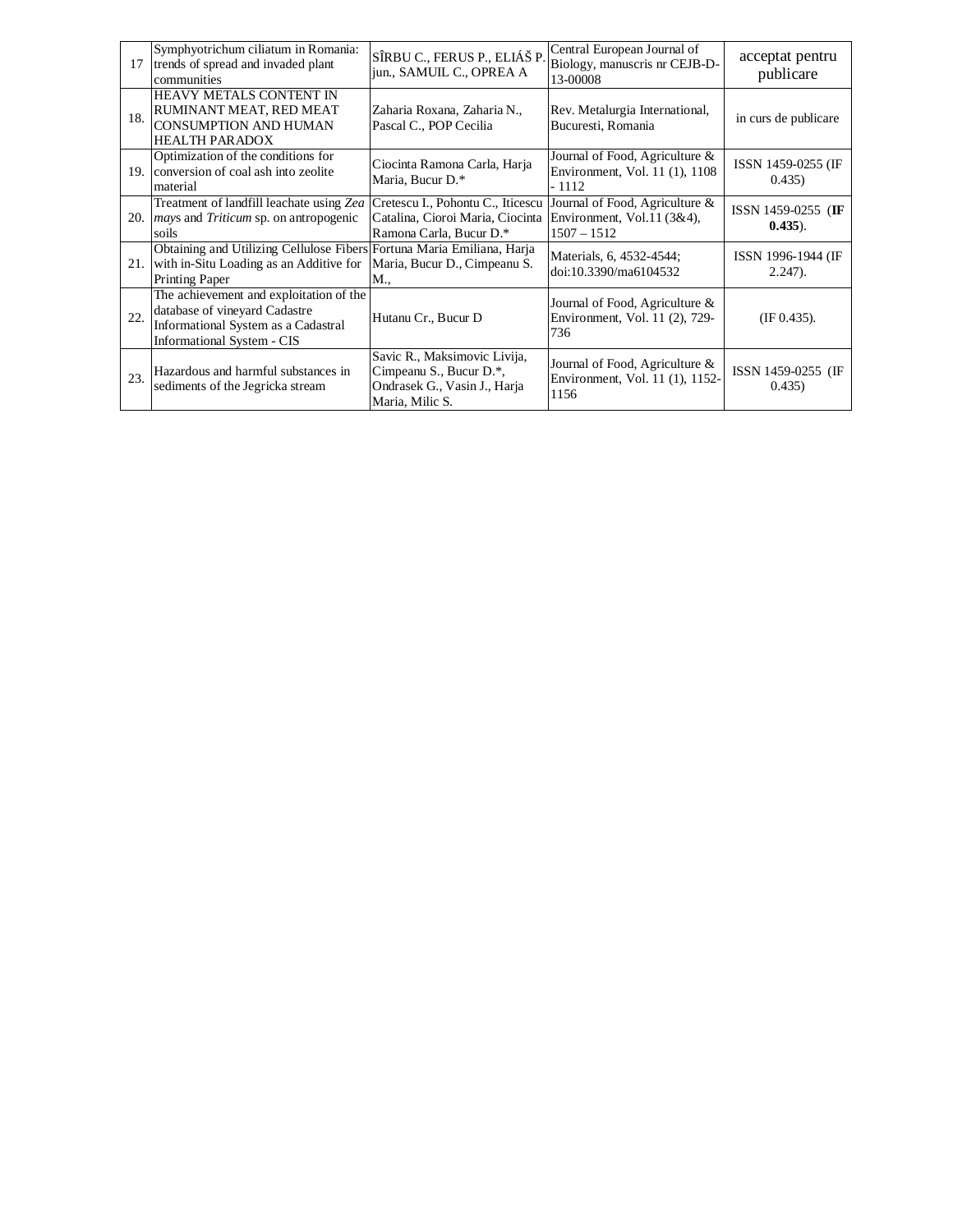#### **ARTICOLE PUBLICATE ÎN REVISTE INDEXATE BDI**

- 1. Brezeanu Creola, Petre Marian Brezeanu, Silvica Ambarus, Teodor ROBU, Tina CRISTEA Evaluation of growth and yield of organically-grown mungbean JOURNAL of Horticulture, Forestry and Biotechnology, Volume 17(1), 187- 191, 2013
- 2. Roşca R., Cârlescu P., Ţenu I., 2013. Using a computer driven PID regulator for controlling the vacuum pump of a mechanical milking machine. Computer Technology and Application, vol. 8, no. 4 (33), pp. 395-399, David Publishing Company, CA, USA, ISSN 1934-7332 (print), 1934-7340 (online).
- 3. Ailincăi C., Jităreanu G., Ailincăi Despina, 2013 Critical Season for Soil Erosion in the Moldavian Plateau, Cercetări Agronomice în Moldova Vol. XLVI, No. 2 (154) / 2013, pages 27-37.
- 4. Ailincăi C., Jităreanu G., Ailincăi Despina, 2013 Nitrogen and Phosphorus Management under Long-Term Experiments, Cercetări Agronomice în Moldova Vol. XLVI, No. 1 (153) / 2013, pages 33-47.
- 5. Arsene C.I., Bălău Andreea-Mihaela, Ulea E., 2013 Some Wheat Varieties Behavior Regarding the Attack of Main Pathogens under Climatic Conditions from Central Area of Moldavia, Romania , Cercetări Agronomice în Moldova, 3(155):5-10. ISSN 0379-5837.
- 6. Băetu M.M., Cârlescu P., Ţenu I., 2013 Research on CFD simulation of a new type of hydrocyclon used in the winemaking industry, Lucrari stiintifice, USAMV Iasi, Seria Horticultura, vol. 56, nr.1, Editura "Ion Ionescu de la Brad", Iasi, ISSN 2069-8275, p.411-416.
- 7. Brezuleanu S., Carmen Olguta Brezuleanu, C. Iațco Studies regarding the agricultural potential and associative exploitation forms in botosani county. Bulletin of University of Agricultural Sciences and Veterinary Medicine Iasi, Faculty of Animal Sciences, 2013, Vol. 60, nr.18 , pag. 122-126, ISSN 1454-7368.
- 8. Brezuleanu S., Carmen Olguta Brezuleanu, G. Ungureanu, Moraru R.A, Iațco C., 2013 Strategies regarding production and human resources development in integrate farming units. Bulletin of University of Agricultural Sciences and Veterinary Medicine Iasi, Faculty of Animal Sciences, Vol. 59, nr.18 , pag. 93-97, ISSN 1454-7368.
- 9. Brezuleanu S., Ungureanu G., Iatco C., Carmen Olguta Brezuleanu, 2013 Aspects regarding association and cooperation level in agriculture of neamt county. Bulletin of University of Agricultural Sciences and Veterinary Medicine Iasi, Faculty of Agriculture, Vol. 56, nr. 1, pag. 227-232 ISSN 1454-7414.
- 10. Chidovet St., Stavarache M., Tarcău Doina, Melut L.C., Samuil C., Vîntu V., 2013, Research regarding productivityand fodder quality improvement of Agrostis capillaris L. + Festuca rubra L. meadow in the upper basin of Suceava. Lucrări științifice, seria Agronomie, vol. 56. Editura Ion Ionescu de la Brad Iaşi. ISSN 1454-7376, p. 187-190.
- 11. Chiran A., Cîmpanu M.B., Gîndu Elena, Jităreanu F.A, Gabriela Popescu, 2013- Development capabilities and efficiency of agricultural production in Botosani county, by accessing structural funds (case study at S.C. AGROMEC DRAGALINA S.R.L. BOTOSANI). Revista Lucrări ştiinţifice USAMV Iaşi, seria Agronomie, vol. 56 nr. 1, pag. 233-238.
- 12. Chiran A., Dima Fl. M., Gîndu Elena, Jităreanu A-F., Ungureanu G., 2013 Evolution of the agricultural production in galati countyafter romania accesion ti the european union. Analele Universitatii din Oradea, Fascicola Protectia Mediului. Editura Universitatii din Oradea, ISSN 1224- 6255, pag.
- 13. Chirilă C-tin, Cârlescu P., Roşca R., 2013. Preliminary studies regarding the flow-meter for a working regime selector of an electro-magnetic pulsator. Lucrări Stiințifice ale Universității de Stiințe Agricole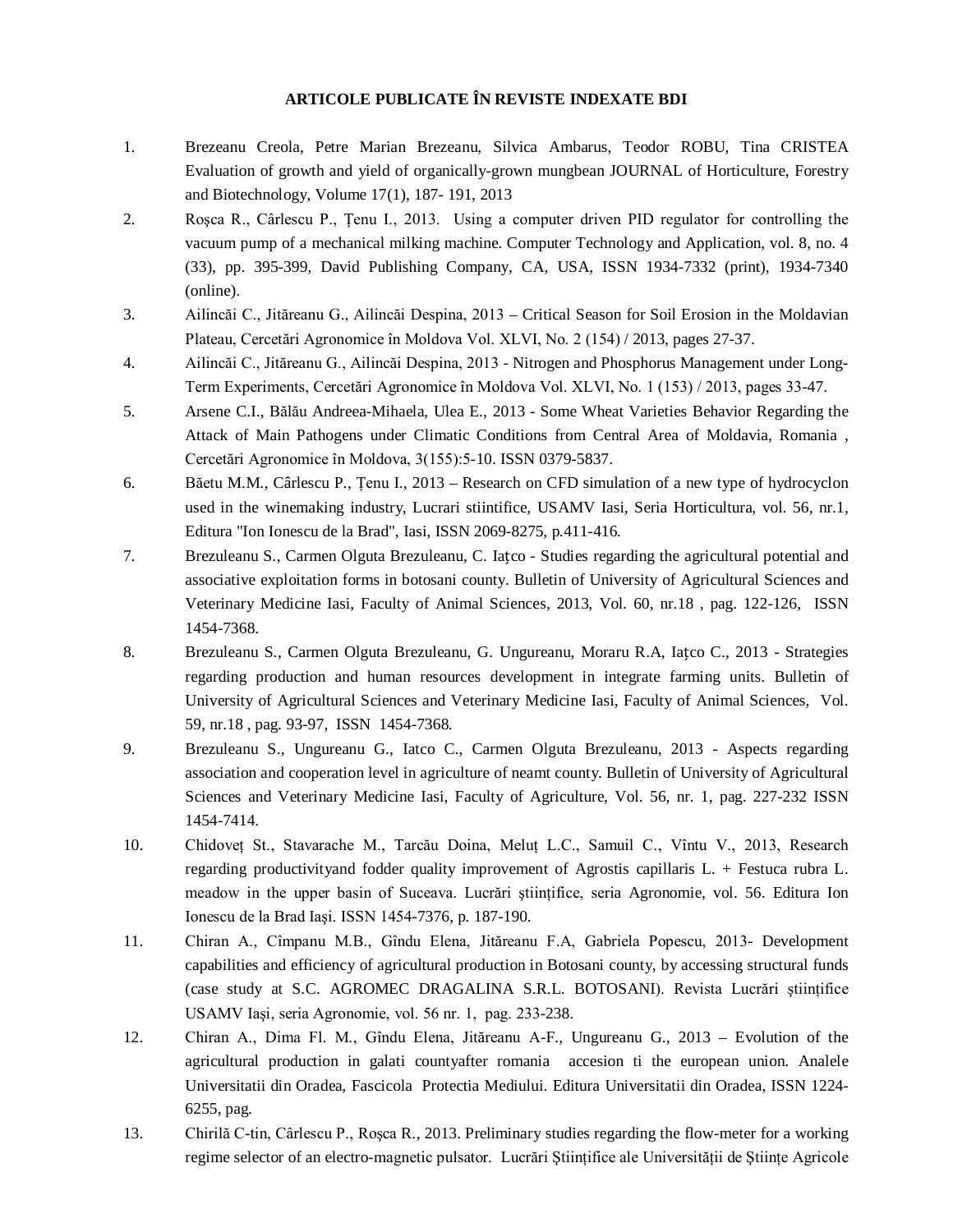şi Medicină Veterinară Iaşi, seria Zootehnie, vol. 60 (18), pp. 528-531, ISSN 1454-7368, ISSN-L 1454-7368.

- 14. Chidoveţ S., V. Vîntu, C. Sârbu, Doina Tarcău, M. Stavarache, C. Samuil, 2013, The influence of organic fertilization on the quality of Agrostis capillaris+Festuca rubra natural grasslands in the upper basin of the Suceava river. Lucrări ştiinţifice, seria Zootehnie, vol. 56. Editura Ion Ionescu de la Brad Iaşi, CD-ROM ISSN L 2284-6964, p. 118-121.
- 15. Chidoveţ S., V. Vîntu, C. Sârbu, Doina Tarcău, M. Stavarache, C. Samuil, 2013, Research on the improvement of grasslands in the upper basin of the Suceava River by means of organic fertilization. Lucrări științifice, seria Zootehnie, vol. 56. Editura Ion Ionescu de la Brad Iași, CD-ROM ISSN L 2284-6964, p. 166-169.
- 16. Ciobanu C., Popovici C.I., Stavarache M., Slavnicu C.V., Cătălina Boureanu, Samuil C., Vîntu V., 2013, Influence of organic fertilization on phytodiversity of a Festuca valesiaca Schleich. grassland. Lucrări ştiinţifice, seria Agronomie, vol. 56. Editura Ion Ionescu de la Brad Iaşi. ISSN 1454-7376, p. 191-196.
- 17. Ciobanu C., Vîntu V., Samuil C., Popovici I.C., Ciobanu Cătălina and Stavarache M., 2013, Effects of mineral and organic fertilisation on biomass production and floristic composition in a Festuca valesiaca L. grassland. Romanian Journal of Grassland and Forage Crops, No 7, ISSN 2068-3065, p 7- 16.
- 18. Denis TOPA: The influence of soil management systems on soybean yield and quality traits of crop in pedoclimatical conditions of Moldavian Plateau, 2013. Lucrări Stiintifice – vol. 56/2013, seria Agronomie.
- 19. Dobre Vasile, Ioan Tenu, Petru Carlescu, Ionut Velescu "Research on the influence of air speed ont the kinetics green malt drying". Lucrari Stiintifice, USAMV Iasi, Seria Agricultura, vol. 56, nr. 1, Editura "Ion Ionescu de la Brad", Iasi, ISSN 1545-7414, pp. 113 - 118.
- 20. Dobre Vasile, Tenu Ioan, Carlescu Petru, Velescu Ionut "Research on malt drying at low temperatures to preserve vitamins". Lucrari Stiintifice, USAMV Iasi, Seria Horticultura, vol. 56, nr. 2, Editura "Ion Ionescu de la Brad", Iasi, ISSN 2069 - 8275, pp. 407 - 412.
- 21. Feodor Filipov, Dumitru Bulgariu, Constantin Rusu 2013 Fragipanization phenomenon effects on soils pedogeochemistry from protected areas (greenhouses and solariums). Lucrări Științifice – vol. 56/2013, seria Agronomie.
- 22. Gîndu Elena, Chiran A., Drobota Benedicta, Viorela Camelia Viorică, 2013 Developing and and implementing strategic marketing in swine farming (CASE STUDY AT S.C. FERMUSIN S.R.L. LIESTI, Galaţi County). Revista Lucrări ştiinţifice USAMV Iaşi, seria Agronomie, vol. 56 nr. 1, pag. 245-250.
- 23. Gîndu Elena, Roxana Ramona Florea, Drobota Benedicta, Gabriela Popescu, 2013 Research regarding the consumer and the customer satisfaction degree in the milk and dairy products purchasing process in the north-east development region (case study at S.C. ILVAS S.A. VASLUI). Revista Lucrări ştiinţifice USAMV Iaşi, seria Agronomie, vol. 56 nr. 1, pag. 239-245.
- 24. Ignat Gabriela, 2013 Accounting policies applicable to agricultural. Bulletin of University of Agricultural Sciences and Veterinary Medicine Iasi, Faculty of Agriculture, Vol. 56, nr. 1, ISSN 1454-7414.
- 25. Ignat Gabriela, Iatco C., Carmen Olguta Brezuleanu, 2013 Aspects regarding cooperative integration according to the new common agricultural policy, Bulletin of University of Agricultural Sciences and Veterinary Medicine Iasi, Faculty of Agriculture, 2013, Vol. 56, nr. 1, ISSN 1454-7414.
- 26. Jităreanu Carmen Doina, Marta Alina Elena, Slabu Cristina, Radu Mirela, 2013 Dinamics of some phisiological processes during the shoot s development in certain grapevine varieties in the context of climatic chenges, Lucrări ştiinţifice, Seria Agronomie vol. 56, Iaşi, ISSN 1454-7376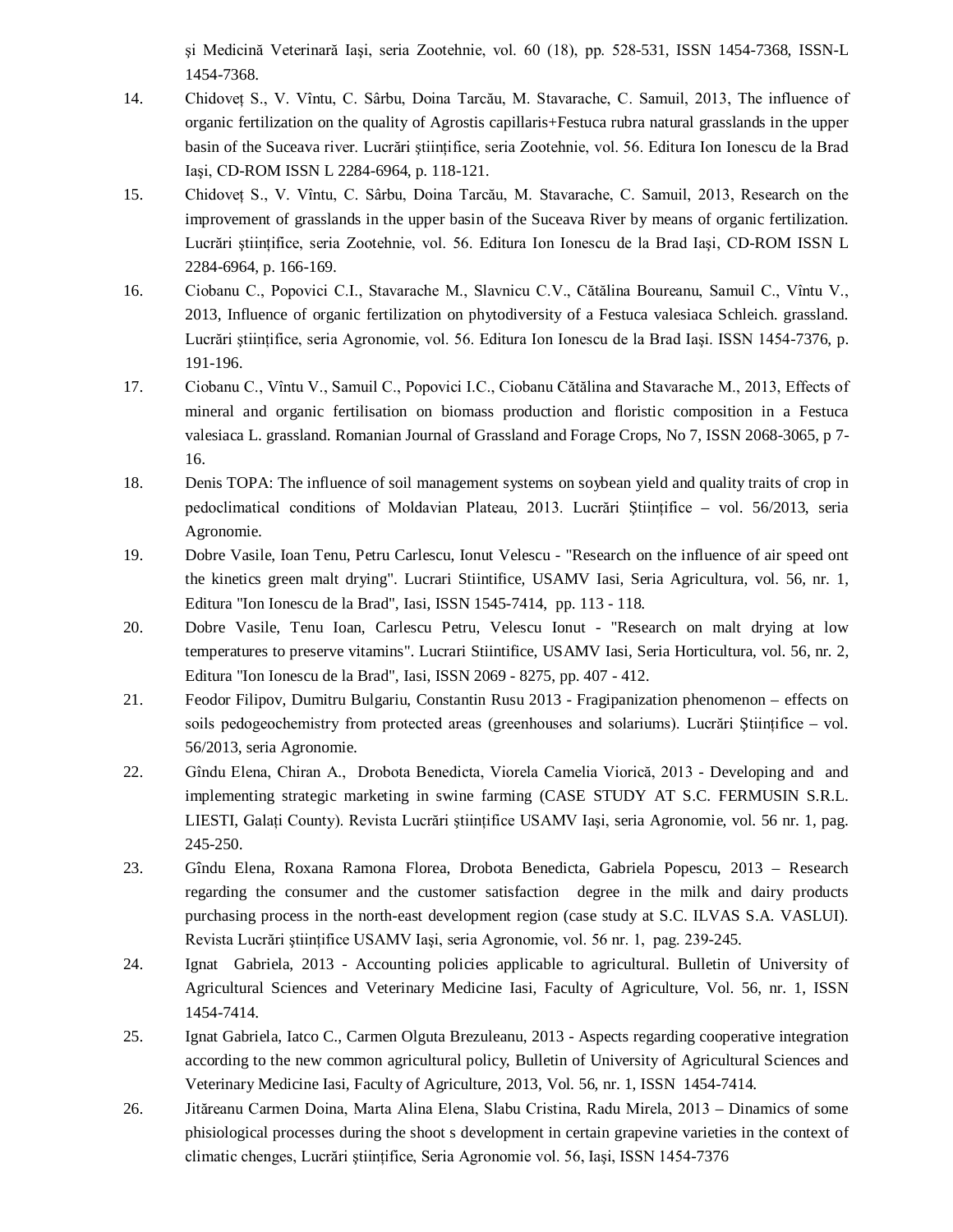- 27. Jităreanu F-A, Chiran A., Gîndu Elena, 2013 Marketing study on wine consumers behavior from iași. Revista Lucrări științifice USAMV Iași, seria Agronomie, vol. 56 nr. 2, pag... sub tipar.
- 28. Lipşa F.D., Cotea V. C. , Ulea E., 2013 Contributions regarding some oenological yeast strains isolated from vineyard Iași, Romania, USAMV Iași, Lucrări științifice. Seria Agronomie, 56(1):81-84, ISSN 1454-7414.
- 29. Marta Alina Elena, Jităreanu Carmen Doina, Slabu Cristina , 2013 Biometric and ecophysiological research in some grapevine varieties grown in Copou,I iaşi area, during the growing season of 2012, Lucrări ştiinţifice Seria Horticultură, vol 56, ISSN 1454-7376.
- 30. Melut L.C., Vîntu v., Samuil C., Nistor D., 2013, Preliminary observations on the flora and vegetation grasslands from RDCSEC Perieni (Vaslui). Lucrări științifice, seria Agronomie, vol. 56. Editura Ion Ionescu de la Brad Iaşi. ISSN 1454-7376, p. 197-200.
- 31. Moca Valeriu, Radu Oprea, Cârdei Mihaela, 2013 Cadastral information system on the agricultural fields foreseen with underground drainage pipes. Lucrări Ştiinţifice, seria Agronomie, U.Ş.A.M.V. Iași, vol. 56, Editura "Ion Ionescu de la Brad" Iași. ISSN 1454-7414.
- 32. Moca Valeriu, Radu Oprea, Huţanu Cristian, Brânduş Ionuţ, Păun Corina, 2013 Statistic analysis of the spatial database of an orthophotoplan and of the soil cartographic units. Lucrări Ştiinţifice, seria Horticultură, U.Ş.A.M.V. Iași, vol. 56, Editura "Ion Ionescu de la Brad" Iași. ISSN 1454-7376.
- 33. Morari Evelina-Cristina, Iacob Viorica, Bălău Andreea- Mihaela, Lipşa F.D., Filipov F., Ulea E., 2013 - Isolated micromycetes from some soils of Moldova plateau USAMV Iaşi, Lucrări ştiinţifice. Seria Horticultură, 56(1): 425-430, ISSN 1454-7376.
- 34. Pădureanu Silvica, 2013 The palynological characterization and the pollen germination process of lily hybrid Star Gazer, Lucr. șt. Agric, vol. 56.
- 35. Pânzaru Olga, 2013 The meanings of temporal and spatial dimensions of the garden. Lucrari ştiinţifice, seria Agronomie, vol.56, Iasi.
- 36. Popa C., Gîndu Elena, 2013 Legal aspects of computerized land management in romania at farm level. Revista Lucrări Ştiinţifice USAMV Iaşi, vol. 60(18), seria Zootehnie, ISSN 1454 -7368, pag. 45-55.
- 37. Popovici C.I., Vintu V., Samuil C., Stavarache M., Ciobanu C., 2013, Calcium and magnesium content in turfgrass influenced by mixture type and fertilization. Lucrări ştiinţifice, seria Agronomie, vol. 56. Editura Ion Ionescu de la Brad Iaşi. ISSN 1454-7376, p. 201-204.
- 38. Radu Oprea, 2013 Impact of the anthropic factor and class of use on the drying-drainage network of the Rotopăneşti-Rădăşeni-Fântâna Mare system in Suceava county. Lucrări Ştiinţifice, seria Agronomie, U.Ş.A.M.V. Iaşi, vol. 56, Editura "Ion Ionescu de la Brad" Iași. ISSN 1454-7414.
- 39. Radu Oprea, Filipov Feodor, 2013 Issues related to the use of land on which drying-drainage systems are built. Lucrări Științifice, seria Agronomie, U.Ş.A.M.V. Iași, vol. 56, Editura "Ion Ionescu de la Brad" Iaşi. ISSN 1454-7414.
- 40. Rosca R., Cârlescu P., Ţenu I., Chirilă C-tin., 2013. Preliminary researches regarding the use of a vfd controller for the vacuum pump of the mechanical milking machine. Lucrări Științifice ale Universității de Stiinte Agricole și Medicină Veterinară Iași, seria Zootehnie, vol. 60 (18), pp. 521-527, ISSN 1454-7368, ISSN-L 1454-7368.
- 41. Slabu Cristina, Jităreanu Carmen Doina, Marta Alina Elena, Radu Mirela, 2013 Physiological response grapevine (Vitis vinifera L. Cv. Fetească albă) at the climatic conditions of 2012 in Iaşi and Cotnari winw regions, Lucrări ştiinţifice, Seria Agronomie vol. 56, Iaşi, ISSN 1454-7376.
- 42. Stanciu M., Ungureanu G., Chirută C., 2013 Cercetări experimentale privind inserţia pe piaţa muncii a absolvenţilor USAMV iaşi (2005 ŞI 2009), Lucrări ştiinţifice, Agricultură.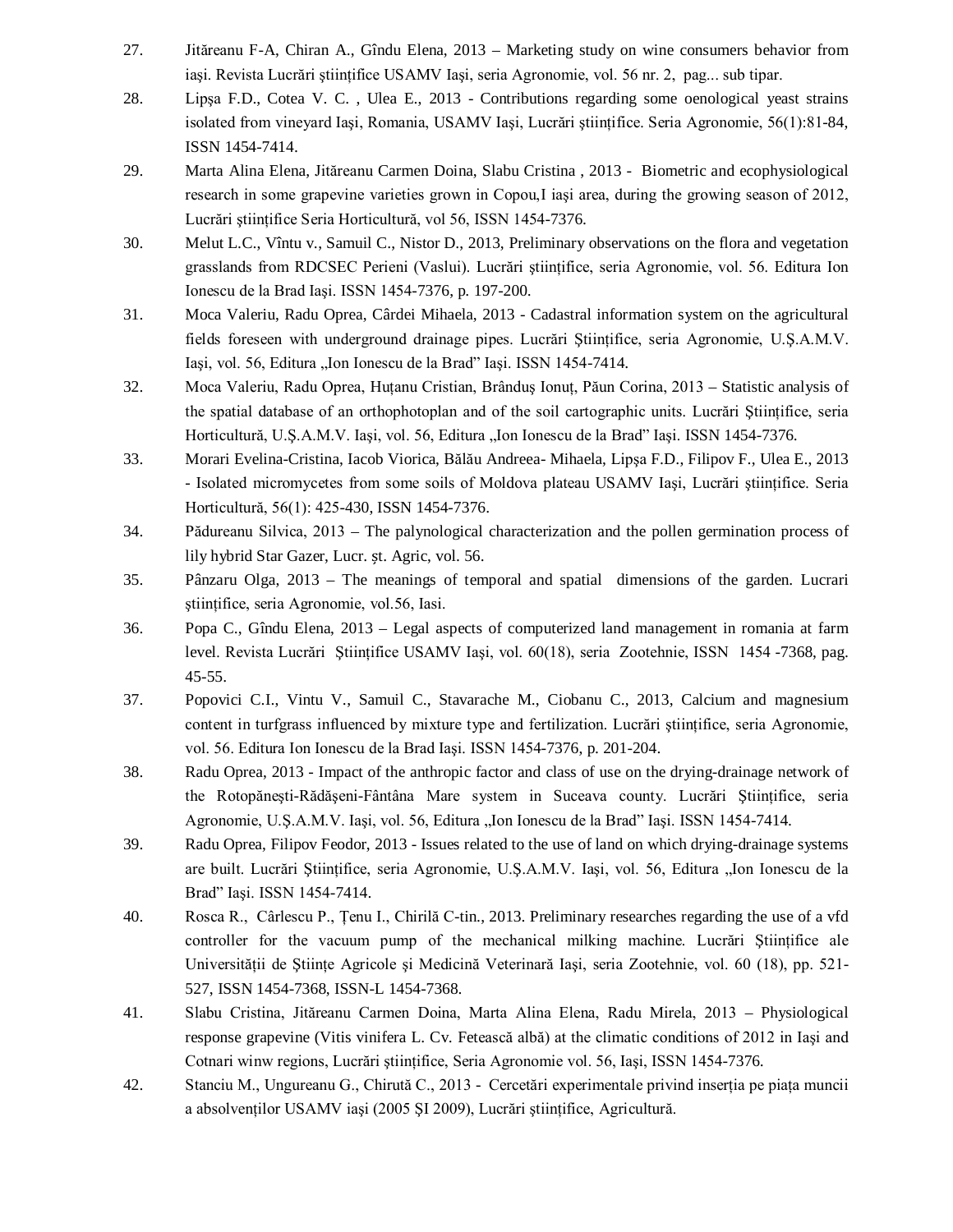- 43. Stavarache M., Vîntu V., Samuil C., Muntianu I.C., Popovici C.I., Ciobanu C., 2013, Alfalfa management in north-eastern Romania. Lucrări științifice, seria Agronomie, vol. 56. Editura Ion Ionescu de la Brad Iaşi. ISSN 1454-7376, p. 205-208.
- 44. Tarcau Doina, V. Vintu, C. Samuil, Simona Cucu-Man, 2013, Polyphenolic composition of a permanent pasture under influence of organic fertilization. Lucrări ştiinţifice, seria Zootehnie, vol. 56. Editura Ion Ionescu de la Brad Iaşi, CD-ROM ISSN L 2284-6964, p. 160-165.
- 45. Tenu Ioan, Diaconu Andreea, Rosca Radu "Equipments for reducing soil pollution with pesticides for pest and disease control in vineyards". Lucrari Stiintifice, USAMV Iasi, Seria Agricultura, vol. 56, nr. 1, Editura "Ion Ionescu de la Brad", Iasi, ISSN 1545-7414, pp. 103 - 106.
- 46. Ulea E., Lipşa F.D., Mihaela Andreea Bălău, 2013 The occurrence of microscopic fungi in air samples from different educational institutions from Iași, Romania, USAMV Iași, Lucrări științifice. Seria Agronomie, 56(1):77-80, ISSN 1454-7414.
- 47. Velescu Ionut, Ioan Tenu, Petru Carlescu, Dobre Vasile "Experimental study of drying behaviour of potato". Lucrari Stiintifice, USAMV Iasi, Seria Agricultura, vol. 56, nr. 1, Editura "Ion Ionescu de la Brad", Iasi, ISSN 1545-7414, pp. 107 - 112.
- 48. Viorica IACOB, Eugen ULEA, Andreea-Mihaela BALAU, LIPŞA F.D., 2013 New saprophytic and parasitic fungi from romanian mycoflora, USAMV Iaşi, Lucrări ştiinţifice. Seria Agronomie, 56(1):123-126, ISSN 1454-7414.
- 49. Robu Al. D., Chiran A., 2013 Strategies regarding market and production development of biodiesel for providing consumtion requirements in romania. Revista Lucrări științifice USAMV Iași, seria Agronomie, vol. 56 nr. 2, pag... sub tipar.
- 50. Matei Elena, Dumitrache Liliana, Manea Gabriela, Cocos Octavian, Mihalache Carmen, 2013 Begging phenomenon in bucharest city: dimensions and patterns of expression, Revista de cercetare si reinserţie socială. ISSN: 1583-3410 (print), ISSN: 1584-5397 (electronic), pp. 61-79.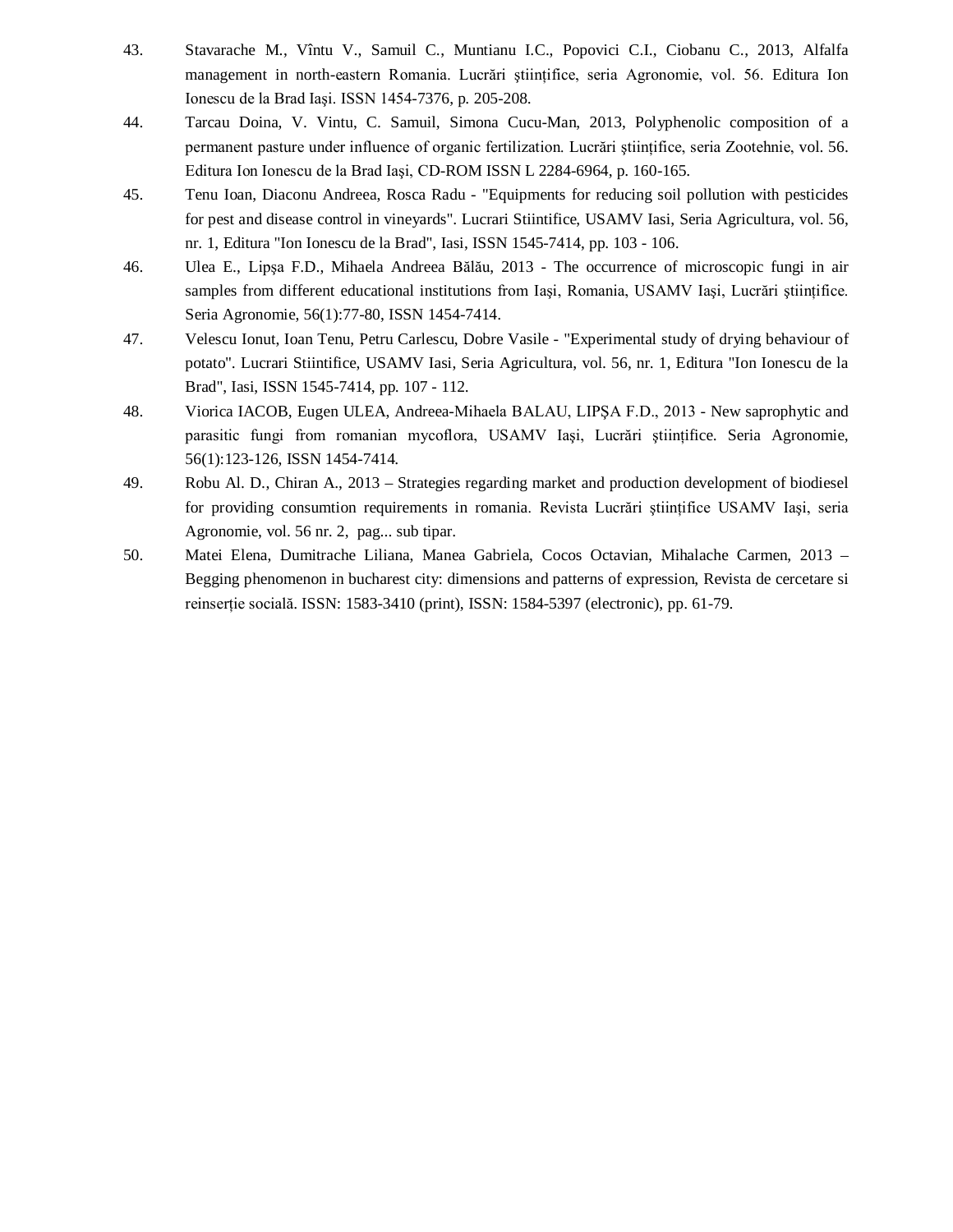### **LUCRĂRI PUBLICATE ÎN VOLUMELE CONFERINŢELOR INTERNAŢIONALE, INDEXATE ISI PROCEEDINGS**

- 1. Dobre Vasile "Research regarding testing of barley in order to obtain malt" European Biotechnology Congress 2013, Bratislava, Slovacia; Current Opinion in Biotechnology, vol 24, supplement 1, ISSN 0958-1669, p. S96-S96, DOI: 10.1016/j.copbio.2013.05.288
- 2. Ştefan Gavril Are there strategic sectors?, international business information management. Conference (22nd IBIMA) on 1-14 November 2013 in Rome, Italy, ISBN:978-0-9860419-1-4
- 3. Ştefan Gavril The romanian agriculture source of competitive advantage. International Business Information Management Conference (22nd IBIMA) on 1-14 November 2013 in Rome, Italy, ISBN:978-0-9860419-1-4
- 4. Mihalache Carmen, 2013 Special limitation of the criminal liability. the valences of the practical application of art. 124 of the penal code, Conferinta internatională interegională a AIDP "Criminal" Repression in the Context of the Economic Crisis and the Maximization of Crime at European and Global Level", Bucuresti , 9-10 mai 2013 , Ebook , Editura Medimond-International Proceedings.
- 5. Mihalache Carmen, 2013 The social judicial perspective of the region as an administrative form (perspectiva socio-juridica a regiunii ca forma de organizare administrativă) Conferinta "Rolul Euroregiunilor în dezvoltarea durabilă în contextul crizei euromondiale", IASI- 21 iunie 2013 organizată de Institutul Ghe.Zane-Academia Română-Filiala Iaşi.
- 6. Mihalache Carmen, 2013 THE URBAMISM POLICY.PUBLIC HEALTH AND THE SOCIAL FUNCTION OF THE PARKS, the 1st INTERNATIONAL U.O.C. - B.E.N.A. conference ,,The sustainability of pharmaceutical, medical and ecological education and research – SPHAMEER - 2013", under section Environmental and Public Awareness, Universitatea Ovidius, Constanta, iunie 2013, p.85.
- 7. Ştefan Gavril Methodological considerations on the resources performance relation in organic agriculture, 2013, Global Conference on Energy, Soil, Water, Air and Environment, AWER Procedia Advances in Applied Sciences by AWER-CENTER and submitted toScopus, EBSCO, IEEEXplore, Thomson Reuters Conference Proceedings Citation Index-Science (ISI Web of Science).
- 8. Ştefan Gavril Return on investment of solar power, 2013, Global Conference on Energy, Soil, Water, Air and Environment, AWER Procedia Advances in Applied Sciences by AWER-CENTER and submitted toScopus, EBSCO, IEEEXplore, Thomson Reuters Conference Proceedings Citation Index-Science (ISI Web of Science).
- 9. Veleşcu Ionuţ Dumitru "Studies regards thin layer drying of onion slices" European Biotechnology Congress 2013, Bratislava, Slovacia; Current Opinion in Biotechnology, vol 24, supplement 1, ISSN 0958-1669, pp. S81-S82, DOI: 10.1016/j.copbio.2013.05.236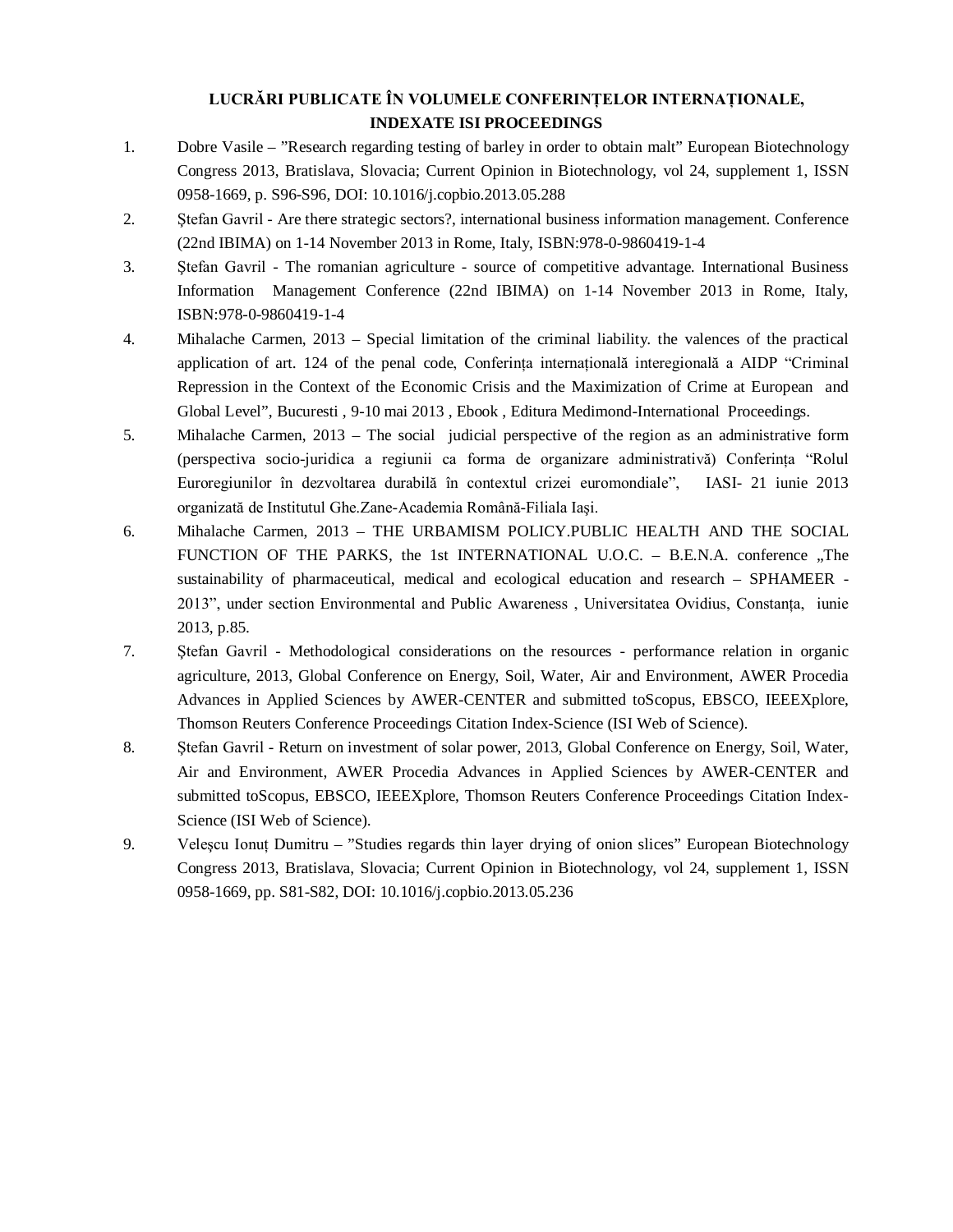#### **LUCRĂRI PUBLICATE ÎN VOLUMELE CONFERINŢELOR INTERNAŢIONALE**

- 1. Avarvarei Simona Catrinel, 2013 I AM A FREE HUMAN BEING, Literature and Humanity in the 21st Century, conferinta parte a proiectului international VEGA 1/0858/12 From Postmodernism to New Sensibility in Literatures of the English Speaking Countries si KEGA 039UKF 4/2012 The teaching of Contemporary Anglophone Literatures as a means of Strehghtening the Creative and Critical Thinking, 17 October 2013, Faculty of Arts, Constantine the Philosopher University in Nitra, Slovakia.
- 2. Brezuleanu S., 2013 La gestion moderne des exploitations agricoles dans le context de lanouvelle pac 2014-2020. Revista Actualites dans l'enseignement des langues dans un context pluridisciplinaire. Actes du colloque international. Universite dEtat Alecu Russo de Balti, 29 Mars 2013. Editura Presa Universitară Bălțeană. Bălti, Republica Moldova, pag. 224-229. ISBN 978-9975-50-110-1.
- 3. Brezuleanu S., 2013 Le development durable des activites agritouristiques dans la region de nord-est de la Roumanie. Revista Actualites dans l'enseignement des langues dans un context pluridisciplinaire. Actes du colloque international. Universite dEtat Alecu Russo de Balti, 29 Mars 2013. Editura Presa Universitară Bălțeană. Bălti, Republica Moldova. Pag 230-235, ISBN 978-9975-50-110-1.
- 4. Ciobanu C., Vîntu V., Samuil C., Popovici I.C. and Stavarache M., 2013, Proceedings of the 17th Symposium of the European Grassland Federation, Akureyri, Iceland 23-26 june, 2013, ISBN 978- 9979-881-20-9, p. 474 - 474.
- 5. Ciurusniuc A.M., T. Robu, M. Zaharia, 2013 Aspecte privind influenţa condiţiilor climatice asupra unor caractere morfologice la unele specii ale genului Monarda L. cultivate în România. Lucrări ştiinţifice, Agronomie şi ecologie, Vol. 39, pag. 115-119, ISBN 978-9975-64-250-7, UAS Moldova – Chişinău.
- 6. Denis TOPA: Impact of Plowing on Some Soil Physical Properties under Hybrid Seed Corn Production, 2013. ProEnvironment. Journal od Documentation, Research and Professional Training. The 7th International Symposium "Soil Minimum Tillage Systems" Cluj-Napoca 2-3 May.
- 7. Filipov F, Samuil C, Vintu V., 2013 Indicative Recognition Criteria of Degradation by Compaction of the Greenhouses Soils with Coarse Texture. In Advances in environment technologies, agriculture, food and animal science. Proceedings of the 2nd international conference on agricultural science, biotechnology, food and animal science. WSEAS Press, June 1-3, 2013 Brasov-Romania. ISSN: 2227- 4359, ISBN: 978-1-61804-188-3 pp.295 299 (5 p.) http://www.wseas.org/multimedia/books/2013/Brasov/ABIETE.pdf
- 8. Filipov Feodor, 2013-The Effect of the Drip Irrigation and Plastic Mulch on the Compaction of Greenhouses Soil. In Recent advances in Energy, modelling Enviroment and Geology. Proceedings of the 2nd International Conference on Natural Resources management. WSEAS Press Antalya, Turkey, octombrie 8-10, 2013. ISSN: 2227-4359; ISBN: 978-960-474-338-4 pp. 107-112 (6p.) http://www.wseas.org/multimedia/books/2013/Antalya/NEGIC.pdf
- 9. Filipov Feodor, Robu Teodor 2013 -The Degradation of the Asphalt Alleys by Rhizomes of Herbaceous Plant Species of Couch Grass. In Recent advances in Energy, modelling Enviroment and Geology. Proceedings of the 2nd International Conference on Natural Resources management. WSEAS Press Antalya, Turkey, octombrie 8-10, 2013. ISSN: 2227-4359; ISBN: 978-960-474-338-4 pp. 136-141(6p.) http://www.wseas.org/multimedia/books/2013/Antalya/NEGIC.pdf
- 10. Filipov Feodor, Samuil Costel, Vintu Vasile, Radu Oprea, 2013 Degradation of the natural soil resources under overgrazing pressure on the sloped land with terracettes microrelief on the North - Eeast of Romania. In Recent advances in intelligent control, modelling and computational science. Proceedings of the 1st international conference on computational science and engineering (cse '13) Proceedings of the 1st international conference on intelligent control, modelling and systems engineering (icms '13).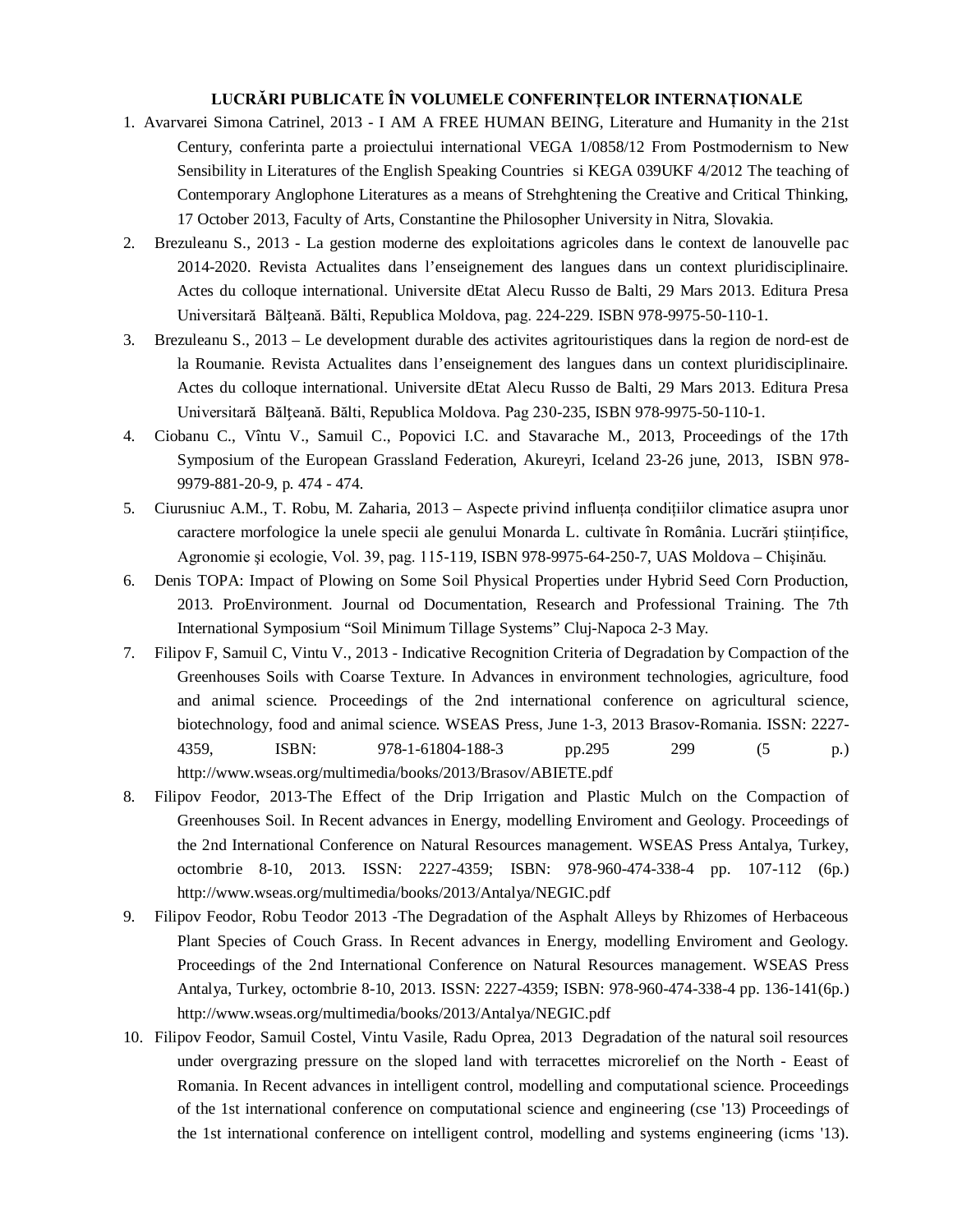WSEAS Press Valencia, Spain, august 6-8, 2013. ISSN: 2227-4588; ISBN: 978-960-474-319-3 pp.83- 88 (6p.) http://www.wseas.org/multimedia/books/2013/Valencia/ICCS.pdf

- 11. Filipov Feodor, Vintu Vasile, Samuil Costel Influenţa suprapăşunatului asupra degradării resurselor de sol de pe terenuri cu alunecări din Câmpia colinară a Jijiei. Lucrările Științifice Vol. 39, Agronomie și Ecologie, Chişinău. ISBN 978-9975-64-125-8.
- 12. Huţanu Cr., Nistor Gh., Pădure D., 2013 Aspecte privind Sistemul Informaţional al Cadastrului Viticol. International Scientific Symposium "Modern Agriculture – Achievements and Prospects", 80th Anniversary of State Agrarian University of Moldova, vol. 33 – Cadastru şi Drept, Chişinău, Republica Moldova
- 13. Ignat Gabriela, 2013 Ethique.des affaires versus l'image fidele en compabilite -. Revista Actualites dans l'enseignement des langues dans un context pluridisciplinaire. Actes du colloque international. Universite dEtat Alecu Russo de Balti, 29 Mars 2013. Editura Presa Universitară Bălțeană. Bălti, Republica Moldova,. ISBN 978-9975-50-110-1.
- 14. Mihalache Carmen, 2013 The legal system from romania. the institutions with an active role in the implementation of food legislation, the liability of manufacturers in this field and consumer's protection, al 56-lea simpozion internaţional, "Agricultura României în contextul PAC", o24-25 octombrie 2013 de către Facultatea de Agricultură, din cadrul Universității de Științe Agricole și Medicină Veterinară "Ion Ionescu de la Brad" Iaşi.
- 15. Mihalache Carmen, 2013 La securite alimentaire et le droit a l'information du consommateur. quelques aspects pratiques, the 40th EAAE Seminar,Universitatea Perugia, Italia.
- 16. Mihalache Carmen, 2013 Legal mechanism and disputes related to land, 12th International Symposium "Prospects for the 3rd Millennium Agriculture",University of Agricultural Sciences and Veterinary Medicine Cluj-Napoca, Romania from 26 – 28 September, 2013 (http://www.usamvcluj.ro/symposium/
- 17. Mihalache Carmen, 2013 Methodologie empirique de l'enseignement des disciplines de droit aux specialisations de type agricole, Colloque Scientifique International "Actualites dans l'enseignement des langues dans un contexte pluridisciplinaire", L'Universite d'Etat "Alecu Russo", Bălti, L'Universite U.S.A.M.V. de Iaşi, Le Bureau Europe Centrale et Orientale de l'AUF, 29 martie 2013.
- 18. Mihalache Carmen, 2013 Politica de sănătate publica şi planificare urbană, etalon a dezvoltării societăţii, conferinta internationala Iasi ,19 Oct 2013 ICES Gh.Zane-Academia Romana, Filiala Iaşi.
- 19. Mihalache Carmen, 2013 The region as an administrative form.the significance social-judicial, The 2nd edition of International Conference Tradition and Reform, Social Reconstruction of Europe, 7- 8 November 2013,Bucharest, Romania, Asociatia Lumen.
- 20. Morari Evelina-Cristina, Lipşa F.D., Bălău Mihaela-Andreea, Filipov F., Ulea E., 2013 Evoluția microflorei bacteriene care colonizează solurile din S-E României (Moldova) în perioada 2012-2013, Universitatea Agrară de Stat din Moldova (Chişinău), Lucrări ştiinţifice vol. 39, p. 353-359, ISBN 978- 9975-64-250-7.
- 21. Muresan, G, Jurco E., Carcu S, Pop Cecilia, 2013 Study of romanian black and white breed productive performances from Bistriţa-Năsăud county, Scientific Papers Series Management, Economic Engineering in Agriculture and Rural Development, Vol.13, Issue 1/2013, Print ISSN 2284-7995, E-ISSN 2285-3952, p.245-248.
- 22. Muresan, Gh., Jurco E., Carcu S, Pop Cecilia, 2013 Study of productive performances specific to dairy cows breeded in farms of different sizes in bistrita nasaud county, Scientific Papers Series Management, Economic Engineering in Agriculture and Rural Development, Vol.13, Issue 1/2013, Print ISSN 2284- 7995, E-ISSN 2285-3952 , p.249-252.
- 23. Pădure D., Nistor Gh., Huţanu Cr., 2013 Sistemul Informaţional Cadastral imobiliar-edilitar în România International Scientific Symposium "Modern Agriculture – Achievements and Prospects", 80th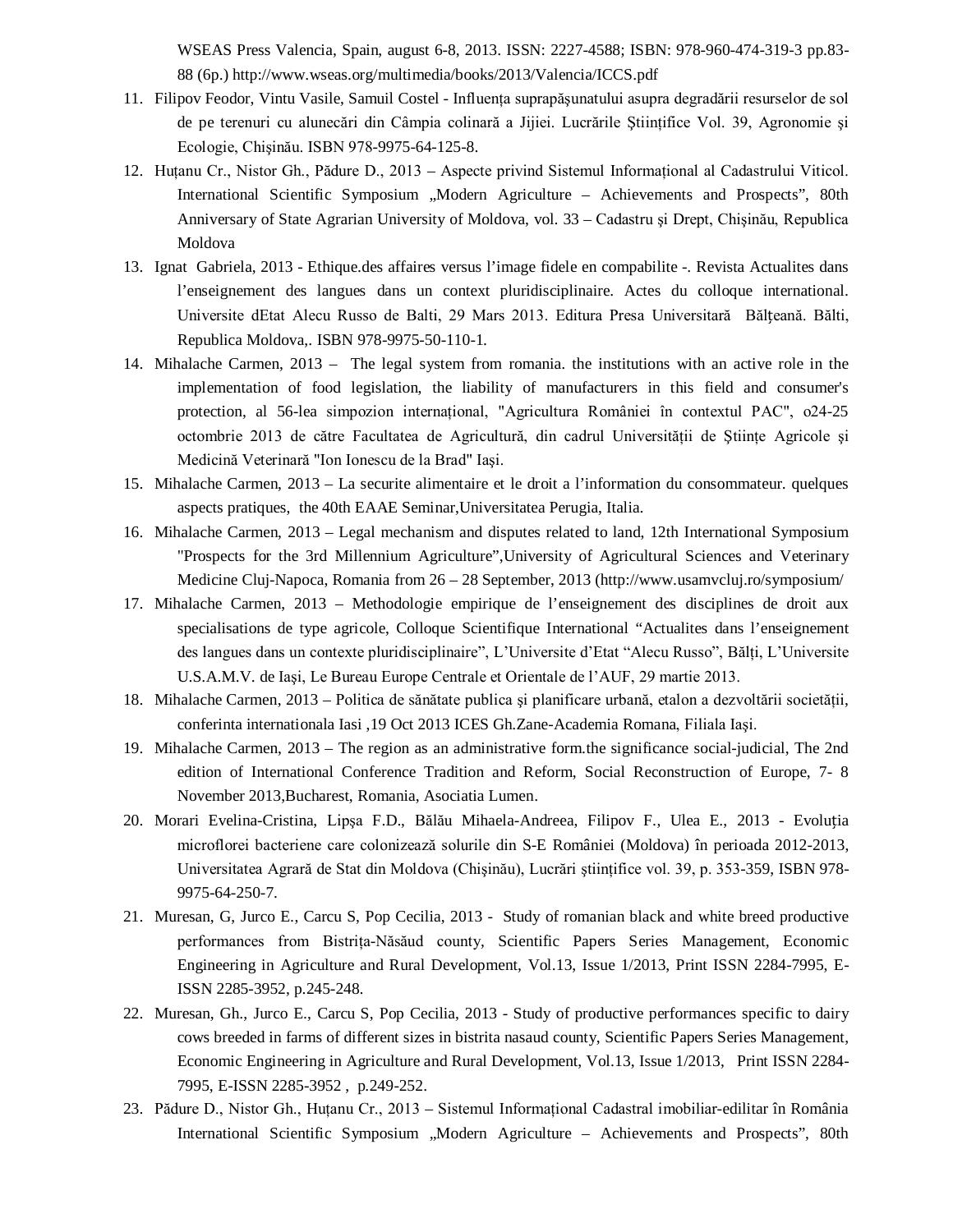Anniversary of State Agrarian University of Moldova, vol. 33 – Cadastru şi Drept, Chişinău, Republica Moldova

- 24. Petrea Elena, 2013 Stratégies de développement des compétences orales en classe de français de spécialité, în Actes du colloque international "Actualités dans l'enseignement des langues dans un contexte pluridisciplinaire", 29 martie 2013, Universitatea de Stat « Alecu Russo» Bălţi, Republica Moldova, Presa Universitară Bălţeană, Bălţi, ISBN 978-9975-50-110-1, p. 20-24.
- 25. Petrea Elena, 2013 Un exemple de projet international pour le renforcement de la formation et de la recherche en langue française: le contexte général et les objectifs du partenariat, în vol. "Rolul Euroregiunilor în dezvoltarea durabilă în contextul crizei mondiale. Exemplu: Euroregiunea Siret-Prut-Nistru", vol. XIV, Iaşi, Editura Tehnopress, 2013, p. 15-19, ISBN 978-973-702-913-3.
- 26. Pop Viorel, Pop Cecilia, 2013 Features os sustainable rural development in maramures, USAMVB Timisoara, Simpozion ştiinţific internaţional "Managementul dezvoltarii rurare durabile", vol. lucrari "Lucrări Ştiinţifice Management Agricol" Seria I, vol. XV - ISSN:1453-1410, E-ISSN: 2069-2307.
- 27. Popescu Agatha, Pop Cecilia, 2013 Considerations regarding the development of organic agriculture in the world, the eu-27 and romania, International Conference on Agriculture for Life, Life for Agriculture, UASVM Bucharest, Scientific Papers Series Management, Economic Engineering in Agriculture and Rural Development, Vol.13 (2)/2013, Print ISSN 2284-7995, E-ISSN 2285-3952, p.323-330.
- 28. Popescu Agatha, Pop Cecilia, 2013 Considerations regarding the eu role in the world grape production, International Conference on Agriculture for Life, Life for Agriculture, UASVM Bucharest, 2013, Scientific Papers Series Management, Economic Engineering in Agriculture and Rural Development, Vol.13(2)/2013, Print ISSN 2284-7995, E-ISSN 2285-3952, p.331-336.
- 29. Stanciu M., 2013 La demarche didactique centree sur la formation des competences, colloque scientifique international, Actualités dans l'enseignement des langues dans un contexte pluridisciplinaire, 29 martie 2013, Universitatea de Stat "Alecu Russo" Bălti, Presa Universitară Bălteană, p. 210-217 (ISBN-978-9975-50-110-1).
- 30. Stanciu M., Brezuleanu S.,Ungureanu G.,Brezuleanu Carmen-Olguţa, 2013 Étude de cas sur le rôle des disciplines socioéconomiques dans l'acquisition des compétences requises pour l'insertion des diplômés en agronomie sur le marché du travail, Séminaire AUF,CITEF , «La liaison formation - emploi : l'approche compétences et la formation tout au long de la vie», Paris, 16-18.10.2013(în curs de publicare).
- 31. Stanciu M., Petrea Elena, Stanciu Doina, 2013 Demarches didactiques a caractere interdisciplinaire pour l'education en vue du developpement durable, Ve colloque International Francophone du RIFEFF « La francophonie universitaire en question », Universitatea Națională Hanoï, 4- 6 decembrie 2013(în curs de publicare).
- 32. Ştefan Gavril, 2013 Return on investment of solar power, Global Conference on Energy, Soil, Water, Air and Environment, AWER Procedia Advances in Applied Sciences by AWER-CENTER and submitted toScopus, EBSCO, IEEEXplore, Thomson Reuters Conference Proceedings Citation Index-Science (ISI Web of Science).
- 33. Ştefan Gavril, 2013 Are there strategic sectors?. International Business Information Management Conference (22nd IBIMA) on 1-14 November 2013 in Rome, Italy, ISBN:978-0-9860419-1-4.
- 34. Ştefan Gavril, 2013 Methodological considerations on the resources performance relation in organic agriculture, Global Conference on Energy, Soil, Water, Air and Environment, AWER Procedia Advances in Applied Sciences by AWER-CENTER and submitted toScopus, EBSCO, IEEEXplore, Thomson Reuters Conference Proceedings Citation Index-Science (ISI Web of Science).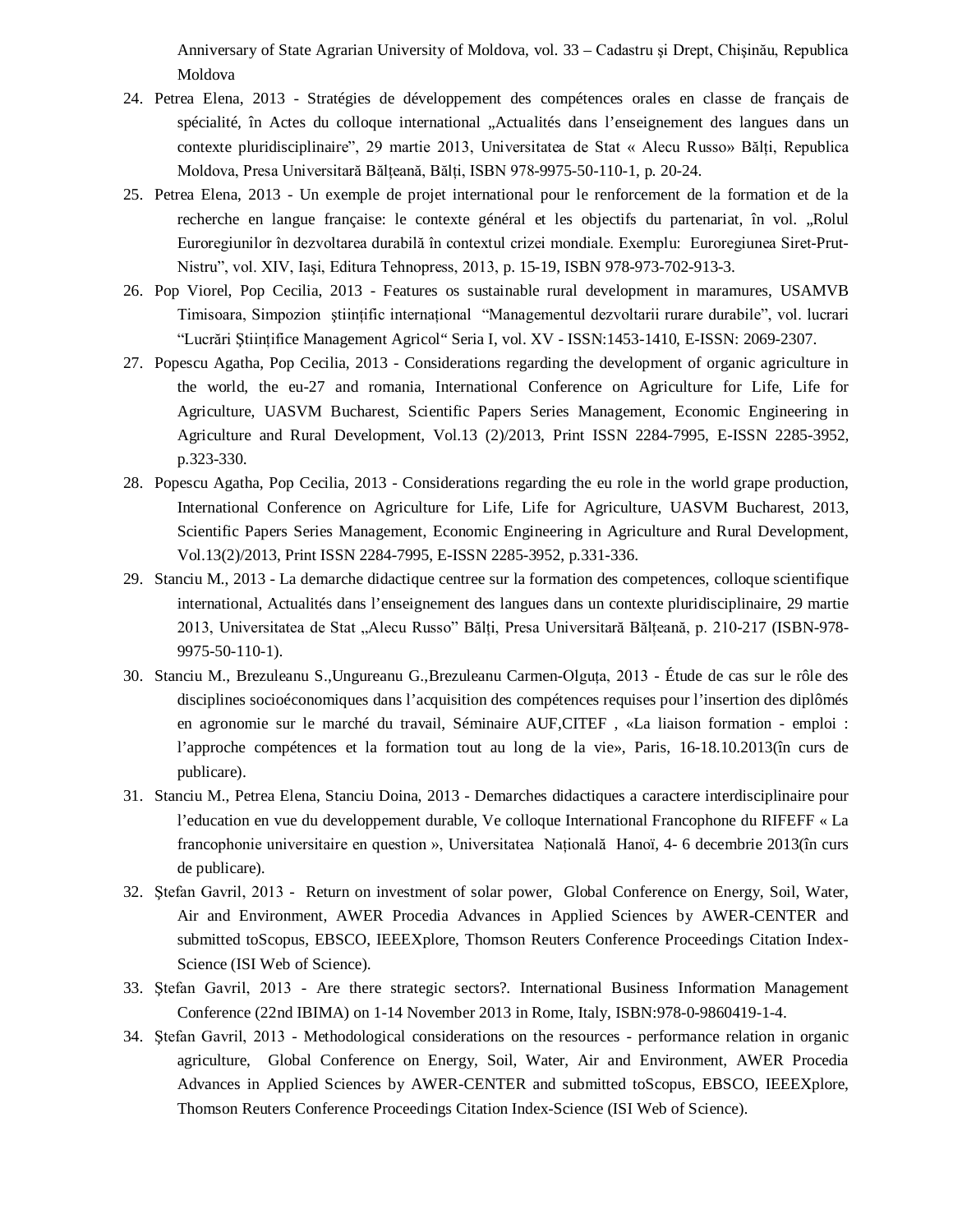- 35. Ştefan Gavril, 2013 The place of agriculture in economic growth, International Conference on Agriculture Science and Environment Engineering(ICASEE 2013) held in Beijing, China, DEStech Publications, USA, Materials (ISSN 1996-1944), indexed by Scopus, SCI, Impact Factor: 1.677.
- 36. Ştefan Gavril, 2013 The romanian agriculture source of competitive advantage. International Business Information Management Conference (22nd IBIMA) on 1-14 November 2013 in Rome, Italy, ISBN:978-0-9860419-1-4.
- 37. Velescu Elena, 2013 Activités et indicateurs de résultats dans le cadre du projet international soutenu par l'agence universitaire de la francophonie "renforcement du français et de la recherche en français pour les étudiants non-spécialistes dans un climat multiculturel et francophone" în vol. XV "Rolul Euroregiunilor în dezvoltarea durabilă în contextul crizei mondiale. Exemplu: Euroregiunea Siret-Prut-Nistru", vol. XIV, Iaşi, Editura Tehnopress, p. 169-176, ISBN 978-973-702-913-3.
- 38. Velescu Elena, 2013 L'exploitation pedagogique des documents authentiques en classe de fos (français sur objectifs specifiques) pour les etudiants en medecine veterinaire, Le discours spécialisé : théorie et pratique, 5ème édition, Universitatea « Dunărea de Jos » de Galaţi, lucrare acceptată spre publicare.
- 39. Velescu Elena, 2013 Le concept de la ruine au xviiie siècle dans l'espace littéraire franco-allemand entre fascination du regard et affectivité dans sa représentation, « Le français en contraste : l'affectivité et la subjectivité dans le langage », Universitatea din Zagreb, Croatia, lucrare acceptată spre publicare.
- 40. Velescu Elena, 2013 Les stratégies d'apprentissage dans le cours de français de spécialité: la présentation d'un projet scientifique, în Actes du colloque international "Actualités dans l'enseignement des langues dans un contexte pluridisciplinaire", 29 martie 2013, Universitatea de Stat « Alecu Russo » Bălți, Republica Moldova, Presa Universitară Bălţeană, Bălţi, ISBN 978-9975-50-110-1, p. 25-30.
- 41. Velescu Elena, 2013 The role of authentic materials in the teaching of french for specific purposes (fos) in the field of veterinary medicine), Agricultura României în contextul PAC, USAMV Iasi, lucrare acceptată spre publicare.
- 42. Velescu Elena, Elena Petrea, 2013 Innovative directions in language teaching. example of a training workshop on "methodology of fos (french with specific objectives)» provided by the francophone regional centre for central and eastern europe (crefeco), Agricultura României în contextul PAC, USAMV Iasi, lucrare acceptată spre publicare.
- 43. Velescu Elena, Elvira Oroian, 2013 L'expression de l'affectivité de la subjectivité dans le langage par le biais de la référence déictique, anaphorique et cataphorique, colocviul international « Le français en contraste : l'affectivité et la subjectivité dans le langage », Universitatea din Zagreb, Croatia, lucrare acceptată spre publicare.
- 44. Veleşcu Ionuţ Dumitru "Drying characteristics and determination of some quality parameters of garlic" Casee conferencE 2013 – 4th CASEE Conference " Food and Biomass Production – Basic for a Sustainable Rural Development" Zagreb, Croaţia, p. 53.
- 45. Zaharia M., Al. D. Robu, T. Robu, 2013 The effect of the organic fertilization on the maize crop yield. Lucrări ştiinţifice, Agronomie şi ecologie, Vol. 39, pag. 132-135, ISBN 978-9975-64-250-7, UAS Moldova – Chişinău.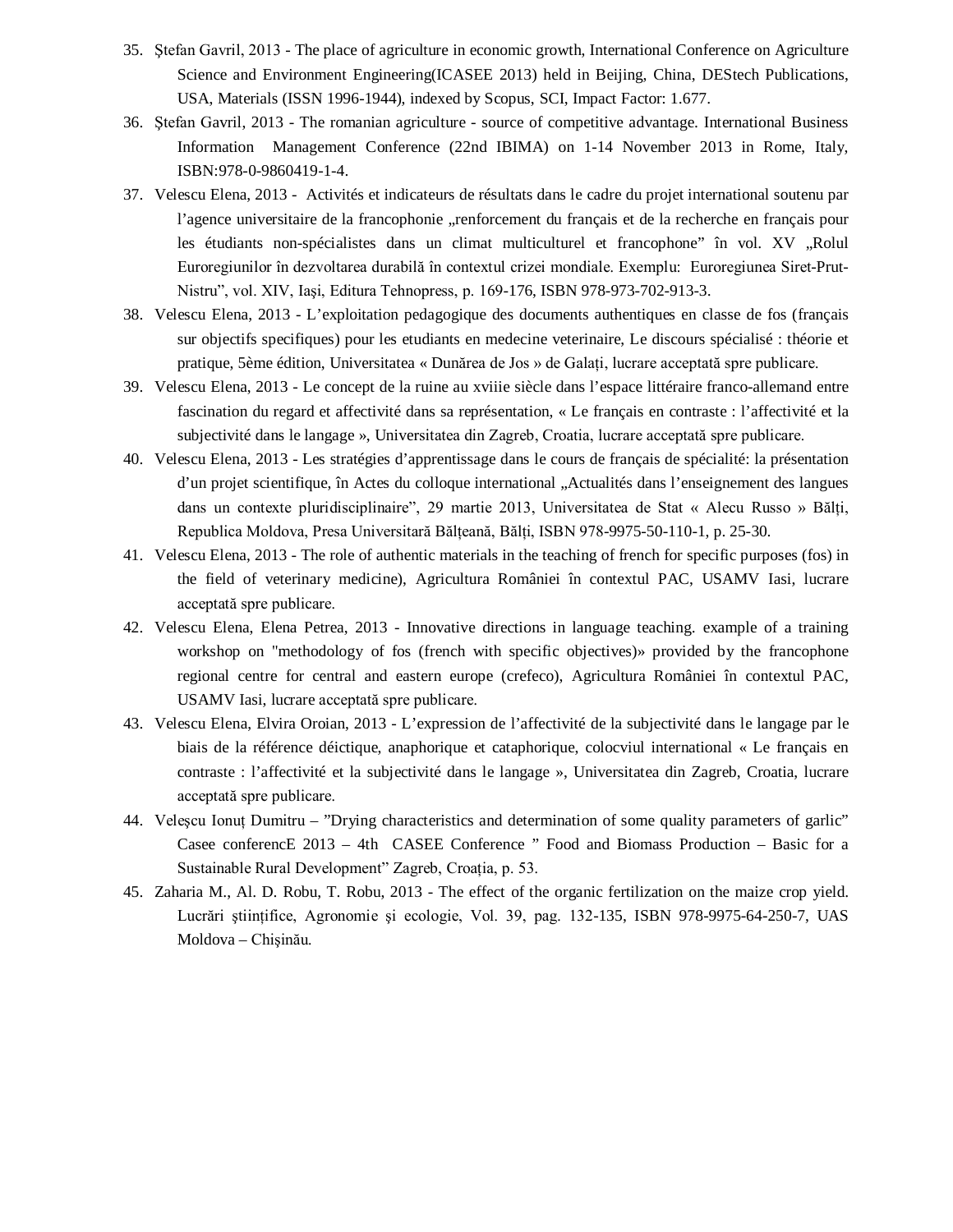#### **ARTICOLE PUBLICATE ÎN REVISTE ROMÂNEŞTI RECUNOSCUTE DE CNCSIS**

- 1. Boghită E., 2013 ASPECTS REGARDING THE EVALUATION OF TRADE RESULTS AND PERFORMANCES BASED ON S.C. "KOSAROM "S.A. PASCANI INDICES – Simpozionul anual al Facultăţii de Agricultură.
- 2. Boghiţă E., 2013 Cap Development Map Simpozionul ştiinţific studenţesc al USAMV, Iaşi Facultatea de Agricultură.
- 3. Florea Roxana Ramona, Gîndu Elena, 2013 Aspects regarding the milk and offer at S.C. ILVAS S.A. VASLUI. Analele Universitatii din Oradea, Fascicola Protectia Mediului. Editura Universitatii din Oradea, ISSN 1224-6255, pag..
- 4. Huţanu Cr., Pădure D., Nica D.C., 2013 The realization of statistical representations based upon updated cadastral data of a vineyard unit limitrophe to the city of Iassy. University "Gheorghe Asachi" Iassy, "GEOMAT 2013", Scientific Conference with International participation, 200 years of higher technical education 14-16 November 2013
- 5. Moca Valeriu, Popia Adrian, Radu Oprea, Sălceanu Gheorghe, Cârdei Mihaela, 2013 Assessment of the cadastral database integration accuracy from the local coordinate system into the stereographic 1970 projection, in Iasi city. University "Gheorghe Asachi" Iassy, "GEOMAT 2013", Scientific Conference with International participation, 200 years of higher technical education 14-16 November 2013.
- 6. Muntianu I.C., Stavarache M., Ciobanu C., Samuil C., Vintu V., 2013, Quality changes in preparing succulent fodder in wrapped bales of pure alfalfa and mixed with orchard grass. Romanian Journal of Grassland and Forage Crops, No 7, ISSN 2068-3065, p 23-40.
- 7. Nica D.C., Huţanu Cr., Pădure D., 2013 Aspects on the achievement of the database of a city land Registry Information System. University "Gheorghe Asachi" Iassy, "GEOMAT 2013", Scientific Conference with International participation, 200 years of higher technical education 14-16 November 2013.
- 8. OPREA A., SÎRBU C. 2013 The vascular flora of Rarău Massif (Eastern Carpathians, Romania). Note II. Memoirs of the Scientific Sections of the Romanian Academy, ser. Biol., 36: 17-52.
- 9. Pădure D., Huţanu Cr., Nica D.C., 2013 The utility of the database management of Real Estate Cadastral Informational System through GIS softwares. University "Gheorghe Asachi" Iassy, "GEOMAT 2013", Scientific Conference with International participation, 200 years of higher technical education 14-16 November 2013
- 10. Radu Oprea, 2013 Water excess drainage during operations on agricultural land fitted with drainagedraining works in the catchment area of Moldova river, Suceava county. Research journal of agricultural science, vol. 45: (1), (2), (3), Timişoara. ISSN 2066-1843.
- 11. I Filipov Feodor, 2013 Influence of the anthropic factor over the modification of geometric and hydraulic elements of the draining network of the Rotopănești-Rădășeni-Fântâna Mare system, Suceava county. Research journal of agricultural science, vol. 45: (1), (2), (3), Timişoara. ISSN 2066-1843.